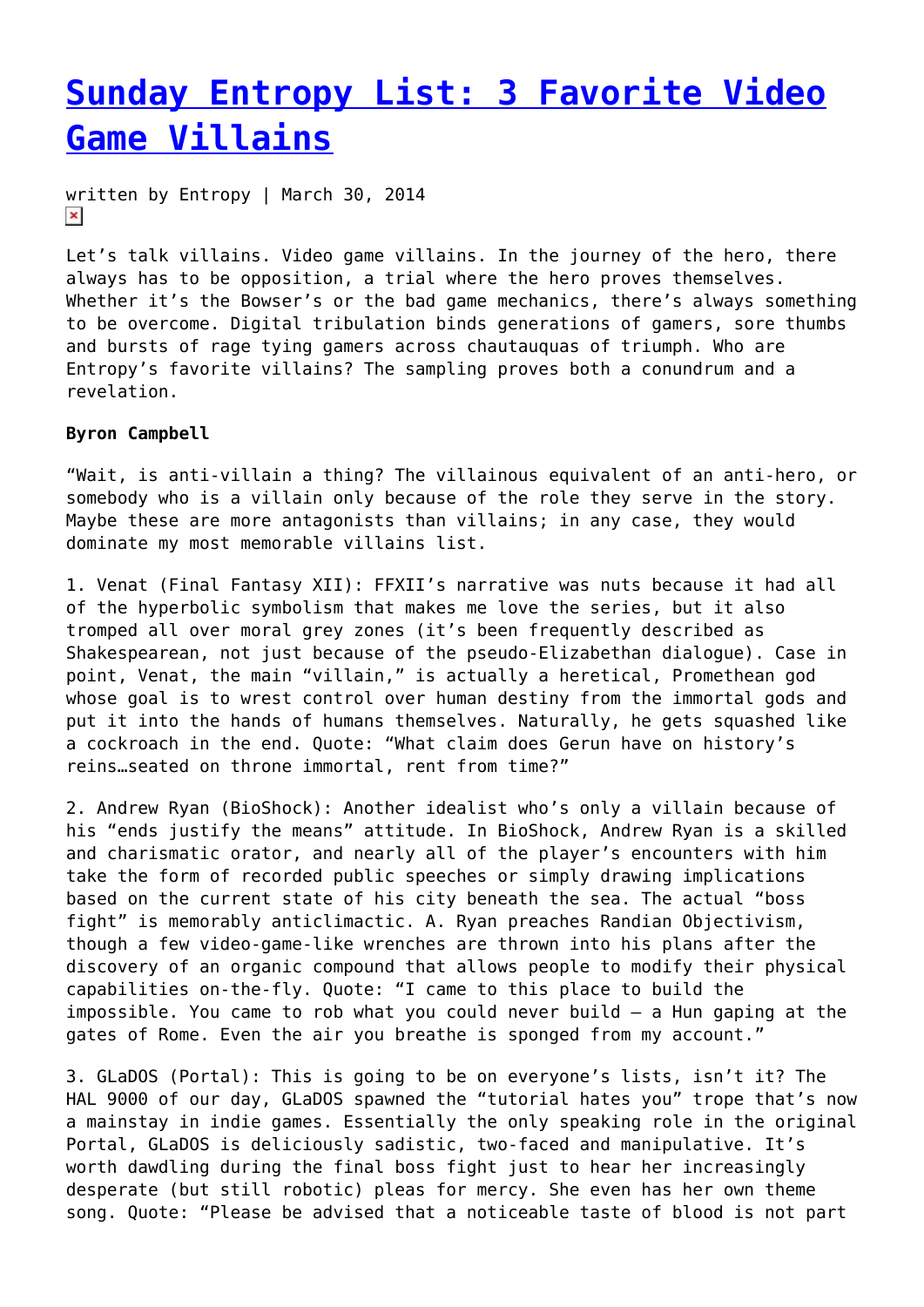of any test protocol but is an unintended side effect of the Aperture Science Material Emancipation Grid, which may, in semi-rare cases, emancipate dental fillings, crowns, tooth enamel, and teeth."

 $\pmb{\times}$ 

#### **Cole Cohen**

My favorite video game villains are my younger sisters, who beat me every time we play multi-player games together.

#### **Berit Ellingsen**

3: Sydney – from Vagrant Story

Sydney is the antagonist in Vagrant Story, one of the few games in addition to Final Fantasy VII to receive a full score by the reviewers in Famitsu, Japan's leading game publication. Game play and story telling just clicked together in this complex, dark tale painted in muted Renaissance colors and dramatic chiaroscuro lighting, making Sydney a memorable villain. Unusually, in this game most of the female characters wear full clothing, while most male characters are semi-naked or in skirts.

```
2: Sephiroth from Final Fantasy VII
```
Sephiroth is the main antagonist and final boss in the world's most sold and probably most beloved RPG, Final Fantasy VII. The story and characters aren't terribly complex, but developer Square Enix hit a truly archetypal and operatic spot with this game. As any proper villain, Sephiroth comes with his own musical theme. His legendary hair and sword reveal his roots in Kabuki and Japanese folklore.

1: Pyramid Head from Silent Hill 2

Pyramid Head, or The Red Pyramid, wins the top spot because he's the villain of the video game that's made the deepest impression on me, namely Silent Hill 2. Pyramid Head is not the most charismatic of villains, but his extremely close relationship with the protagonist and their beautifully symbolic final fight makes him an easy choice. Many other games, such as Dragon Age Origins and Heavy Rain, have a much stronger overall story than the games listed, but have had forgettable or run of the mill antagonists, and even final bosses.

 $\pmb{\times}$ 

## **Carla Gannis**

Below find my 3.

The High Priest of the DomZ was actually at the top of my list b/c Jade made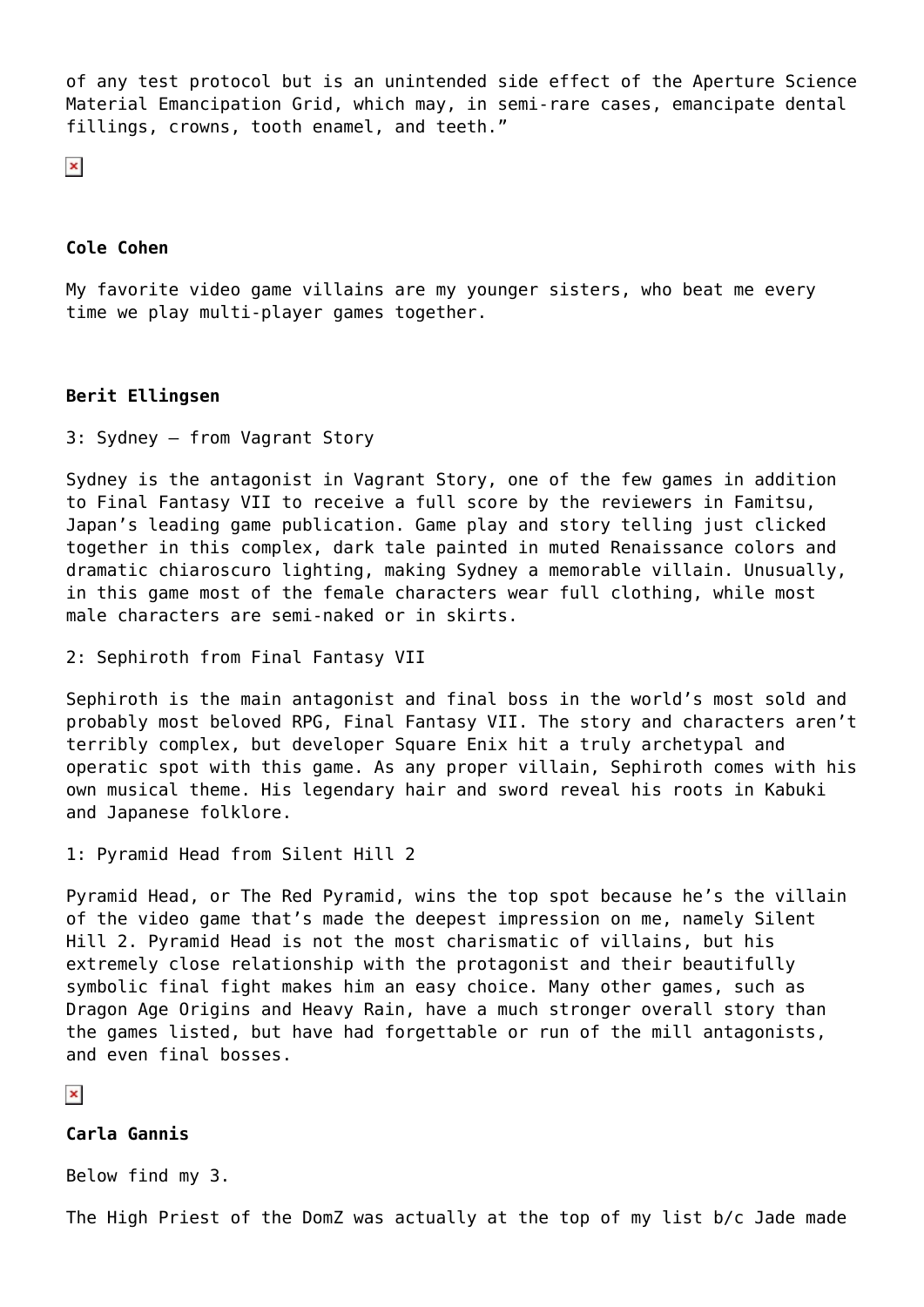her way into my artwork back in 2007-8, but then I queried Google to provide me with the collective conscious's perspective on which of my 3 villains are most popular.

So, here you go in hierarchical order based on Google results:

Coily the purple snake from Q\*bert ["Coily Q\*bert" About 23,100 Google results]

Majora from The Legend of Zelda: Marjora's Mask ["Majora: The Legend of Zelda" About 21,100 Google results]

The High Priest of the DomZ from Beyond Good & Evil ["The High Priest of the DomZ" About 77 Google results]

 $\pmb{\times}$ 

# **Nicholas Grider**

I'm not a gamer, can I just make mine up? I've got Rathnor, from the '98 game Bullet Vessel; I've got Complexicon, from Commodore 64 game Fasticus! and I've got "The guy with the John 3:16 sign" from Madden NFL, not sure which year.

## **Maxi Kim**

1. The Laughing Dog, a.k.a. The Emasculator, in *Duck Hunt* (1985, NES).

2. The S & Z shaped tetriminoes, a.k.a. "another useless staircase tile" when what you really need is a vertical line, in *Tetris* (1989, Gameboy).

3. Krang, a.k.a. "the brainy half" of Shredder's odd couple, in *Teenage Mutant Ninja Turtles II: The Arcade Game* (1990, NES).

 $\pmb{\times}$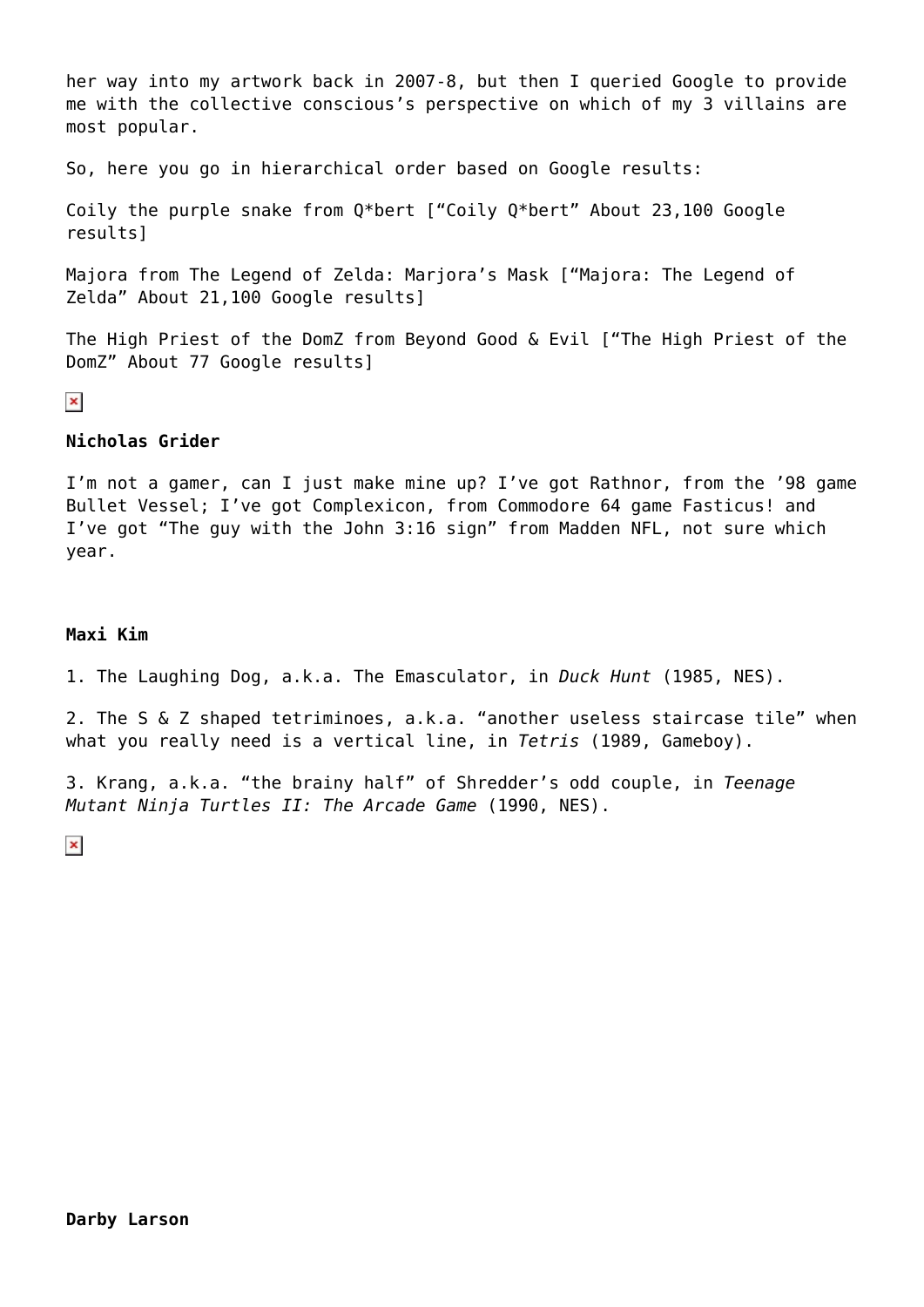Clyde from Pacman; angular non-accelerating gravity in Breakout; Glass Joe from Mike Tyson's Punchout  $\pmb{\times}$ 

# **Janice Lee**

Baby Bowser (Super Mario World 2: Yoshi's Island)

Mother Brain (Metroid)

```
Giygas (Earthbound)
```
 $\pmb{\times}$ 

#### **Mike Meginnis**

1. Porky from Mother 3, who also appears as "Pokey" in Earthbound. He's a wonderful mix of sympathetic, off-putting, weird, and weirdly normal. The way his story ends in Mother 3 is perfectly chilling, ridiculous, pathetic, and painful. I loved it.

2. The Glukkons from the Oddworld games. Oddworld isn't exactly subtle in its politics (you play as a corporate slave who discovers that his company plans to sell him and his fellow Mudokons as food) or its humor (the games have a fart button) but they know how to design a race of corporate overlords that you can really hate. The loud, stupid, thuggish Glukkons (who run the company that owns the Mudukons) are bound by their business suits, their arms bundled so tightly that you would be forgiven for assuming they don't have any. This is a luxury, you see: the point is they don't need their arms. Their slaves will lift what needs lifting.

3. Dark Link, who appears in several Zelda games, but especially as he appears in Zelda II: The Adventure of Link, which I've recently managed to persuade myself is secretly the best ever Zelda game. (It's okay if I'm wrong. I'm wrong about a lot of things.) He's just your guy in shadow form. He has your guy's abilities and he pretty much uses them exactly like you do, but probably better. The best enemy in most video games is the guy who acts exactly like your guy. I like how mysterious he is. Bonus fourth option: I like Ganond in Zelda II a lot. You never fight him! He comes to life if you die. It happens in the game over screen. You have to beat him by not dying.

 $\pmb{\times}$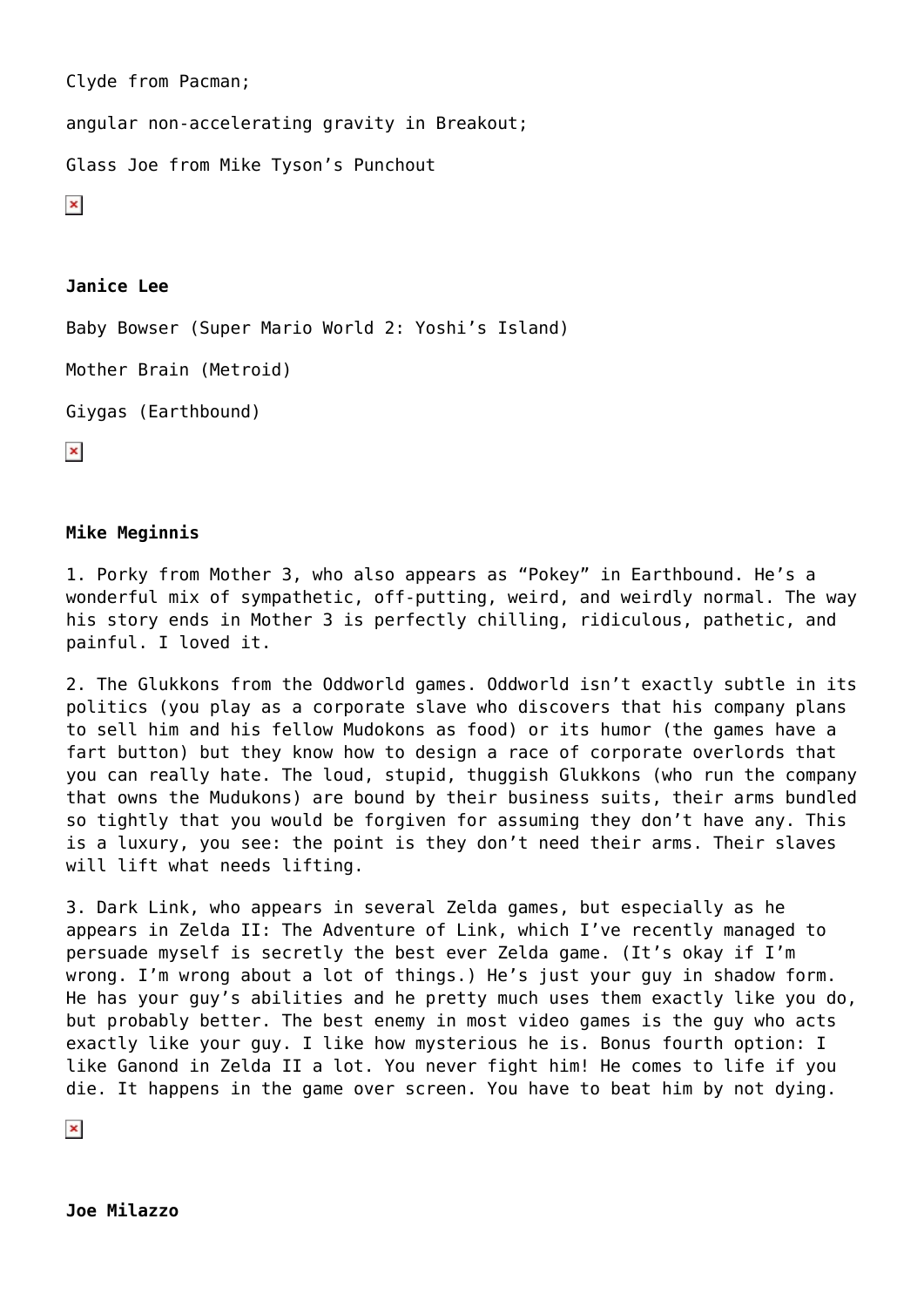Villains…

1) King of All Cosmos from Katamari Damacy (I wish Lacan were alive to write about this rainbow-phallus-headed hypertrophy of all the ways in which fatherhood can go bad);

2) The Sentinel, from The Sentinel;

3) Bongo, from Congo Bongo (he's just a prankster, really, and his primary victim is a colonialist… so, maybe the first video game ""villain""?)

 $\pmb{\times}$ 

#### **Kyle Muntz**

Hey man, my villains (in no particular order):

Ravel–Planescape Torment

Akachi the Faceless Man–Neverwinter Nights 2: Mask of the Betrayer

Letho–Witcher 2

 $\pmb{\times}$ 

#### **Christopher Novas**

Couldn't think of favorite villains, but villains I'm most fond of from my history of gaming:

- 1. Eggman (Sonic games)
- 2. Andross/Wolf O' Donnell (Star Fox 64)
- 3. Sigma (Mega Man X series)

 $\pmb{\times}$ 

# **Joseph Michael Owens:**

Kefka (*Final Fantasy 6*): The editors at IGN stated it pretty perfectly: "Kefka is the most beautifully realized, nuanced, off-kilter, and flat-out terrifying villain in the entire history of Final Fantasy." He's so crazy that he's terrifying. He is the Final Fantasy series' Joker, and for my money, he's an even better villain than The Clown Prince of Crime. Kefka casually brought about the apocalypse as a side-effect of his rage-lust psychosis-induced grab for power. Afterwards, he spent the days after torturing the world's survivors simply for his own amusement.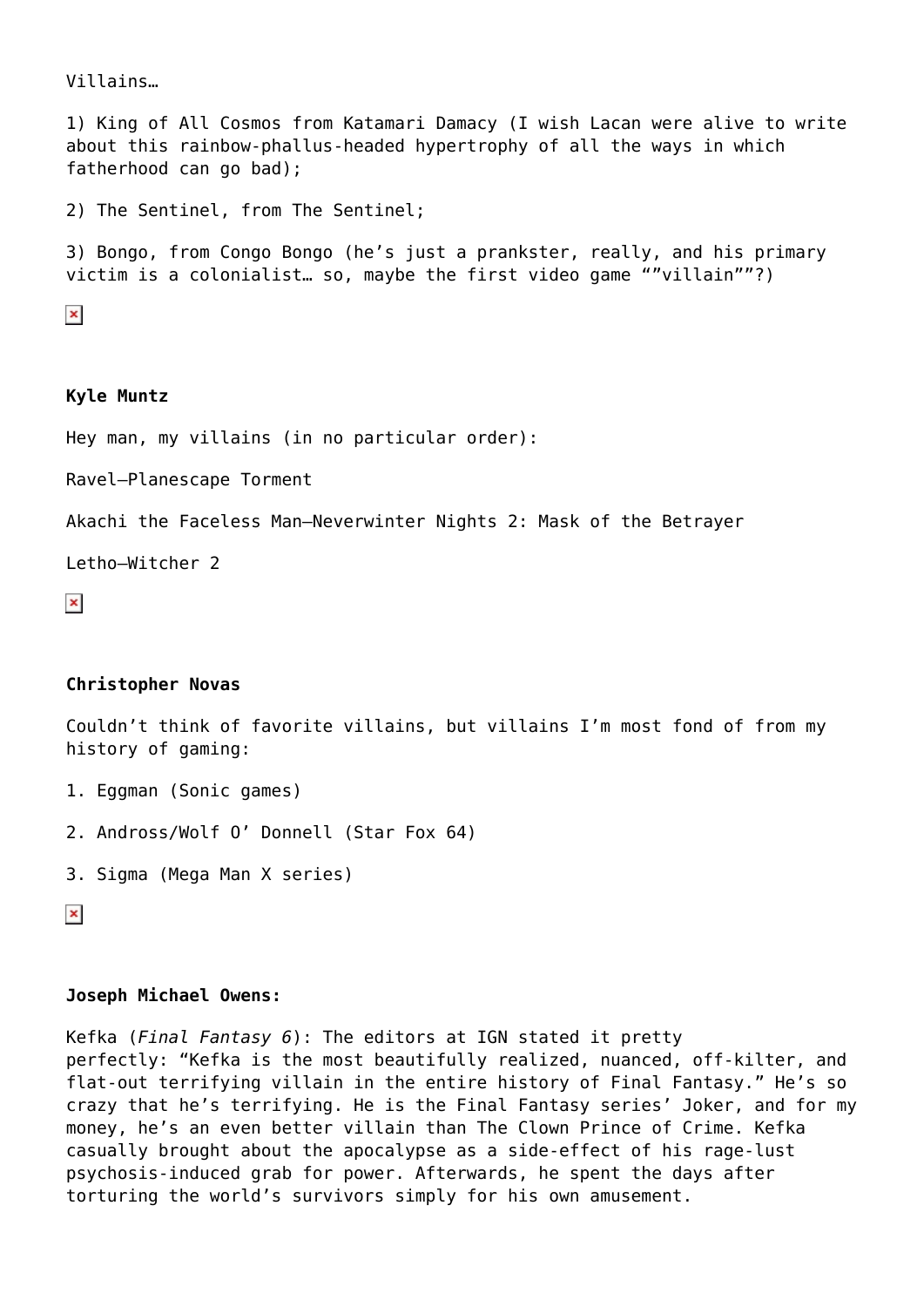Lavos (*Chrono Trigger*): Lavos is the Devourer of Worlds. It's a parasitic alien life-form that wreaks havoc on every world it visits . . . over millions of years, moving on after the planet's ultimate destruction. In order to stop Lavos, Crono and his friends have to criss-cross both time and space. Lavos is not to be trifled with!

Grahf (*Xenogears*): One of the most underrated villains appears in one of the most underrated RPGs (possibly) ever. Grahf is the Seeker of Power, though it's something he possesses in spades. Grahf learned the ability to pass on from body to body, thus granting him a form of eternal life. He is more powerful than any other character in Xenogears except for Fei as when a huge part of the plotline comes together. Grahf can easily destroy gears with his bare hands and effortlessly defeats multiple omnigears (include Fei's Weltall 2 with System-Id) during the battle at Mahanon. He's a sentimental favorite and also completely badass. Grahf FTW!

#### $\pmb{\times}$

Honorable mentions:

Vayne Solidor (*FF12*), Gilgamesh (*FF5*), Golbez (*FF4*), Diablo (*Diablo* series), Frank Fontaine (*Bioshock 1*), Vaas (*Far Cry 3*), M. Bison (*Street Fighter 2*), The Agent (*Chaos Rings*), Handsome Jack (*Borderlands 2*),

## **Eddy Rathke**

Villain list:

1. Krelian: Xenogears is probably the greatest RPG ever made, in my opinion, and Krelian is the embodiment of destruction. More then that, Krelian, of all video games villains, feels the most alive to me. He carries a profound loneliness with him everywhere, leading him on a journey for oblivion. He longs to be god and he longs for the pain of life to end. He's complex in a way that few video game characters are, and he poses big questions for the player, turning morality into a question rather than a graded scale.

2. Ganondorf: Thinking of Ocarina of Time specifically, but he works across most of the games. In each game there's a new Hero of Time to save Hyrule, but there is always only one Ganondorf. I typically don't care much for simple good v evil morality, but there's just something about Ganondorf that's so deep into me. Maybe it's because I played Ocarina of Time over and over again as a kid adding way too much meaning to every moment, but I like to think there's something deeper in Ganondorf. The Zelda games have an air of childishness to them and they're set in a sort of fairytale world. If Hyrule is a simple world of gentle kindness, then Ganondorf is the immense shadow constantly cast over it, turning all that was beautiful to rot and hate. No matter how many times he's defeated, he returns stronger, more greedily. If the Hero of Time is eternal courage, then Ganondorf is a hate everlasting.

3. Kuja: He's not who most people think of when talking bad guys from Final Fantasy, but he's always been my favorite. He doesn't have the reckless insanity of Kefka or the seething brutality of Sephiroth, but he has this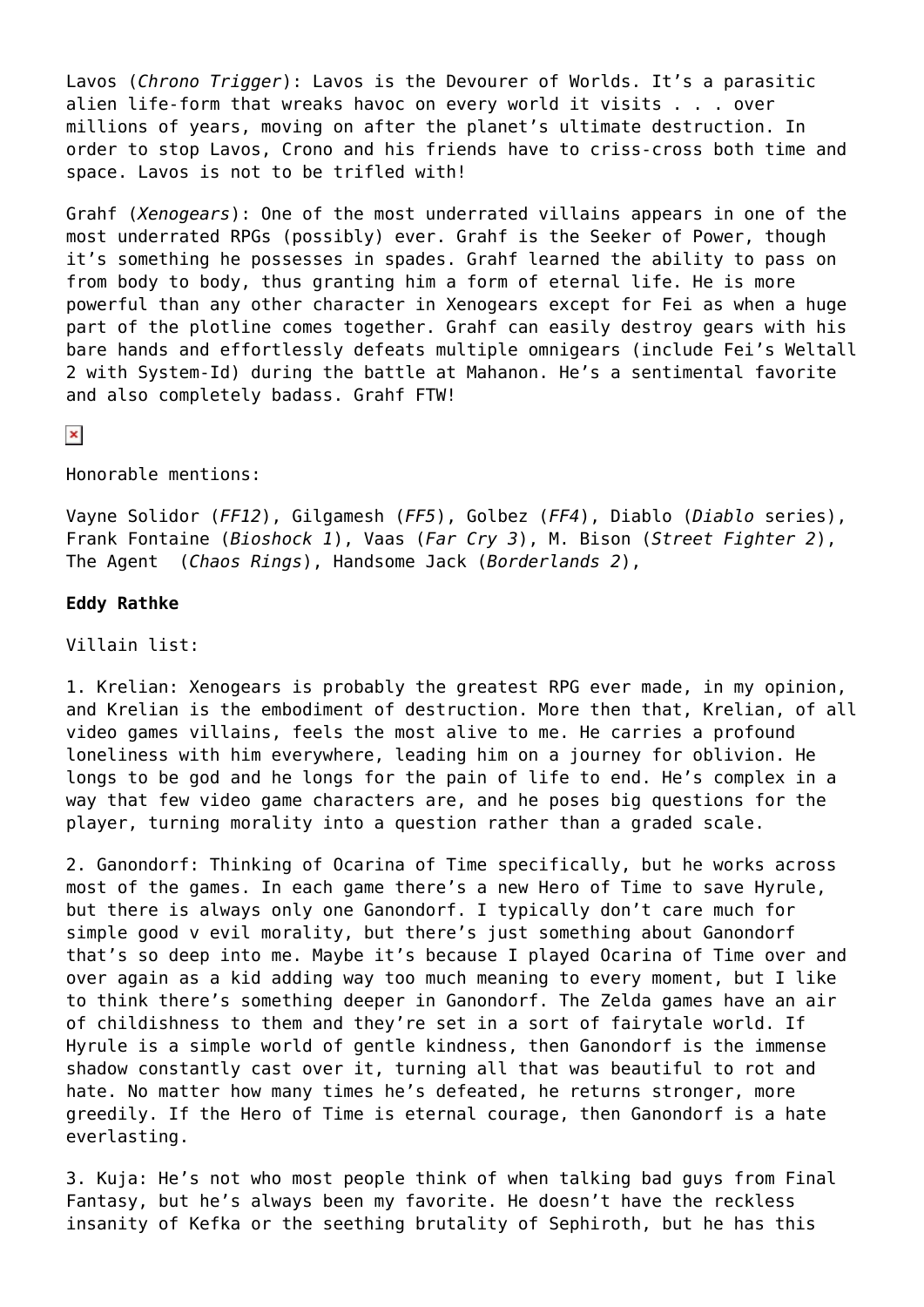enormous carelessness and indifference to life. He cares for nothing and no one. While Kefka is the type to burn down the world so he can rule over the ashes, Kuja would rather just annihilate everything and everyone, including himself.

 $\pmb{\times}$ 

## **Michael Seidlinger**

Top videogame villains –

-"Roguelike" style game mechanics, because I suck at videogames nowadays

-Anger, rage-quitting is a villain to online videogames

-Long cutscenes, because where's the gameplay?

#### **Bud Smith**

1. Mike Tyson/Mr. Dream, not only was the bastard hard as hell to get to, but he knocked you out with one punch. You were required to land 600 of them to knock him down once. I only ever saw the end of the game because Nintendo Power had the code.

2. The Dog From Duck Hunt, the laughing the laughing, the maniacal laughing. I still hear it when I close my eyes. When I used to play Duck Hunt as an 7 year old, I did so with the goddamn sound off. Who didn't try to shoot the dog?

3. Donkey Kong, the original Donkey Kong was deigned to suck all of your quarters away, every quarter you or your mom and dad ever had for you to steal. At the top of the screen, there was Donkey Kong throwing endless barrels, launching flames, etc. It was utter hell dealing with Donkey Kong, even just on stage 1, and it only got worse.

 $\pmb{\times}$ 

#### **Dennis Sweeney**

-does lava count as a villain? if so, a potential all-around winner, in my opinion.

-I'm thinking mostly of this old computer game Nanosaur, about the timetraveling jetpack-wearing velociraptor…I might be the only one who ever played that.

 $\pmb{\times}$ 

#### **Laura Vena**

Sinistar: he tormented me and my friend, kathy for years. now i have him and all the old school games set up in the back on a big screen….still can't beat